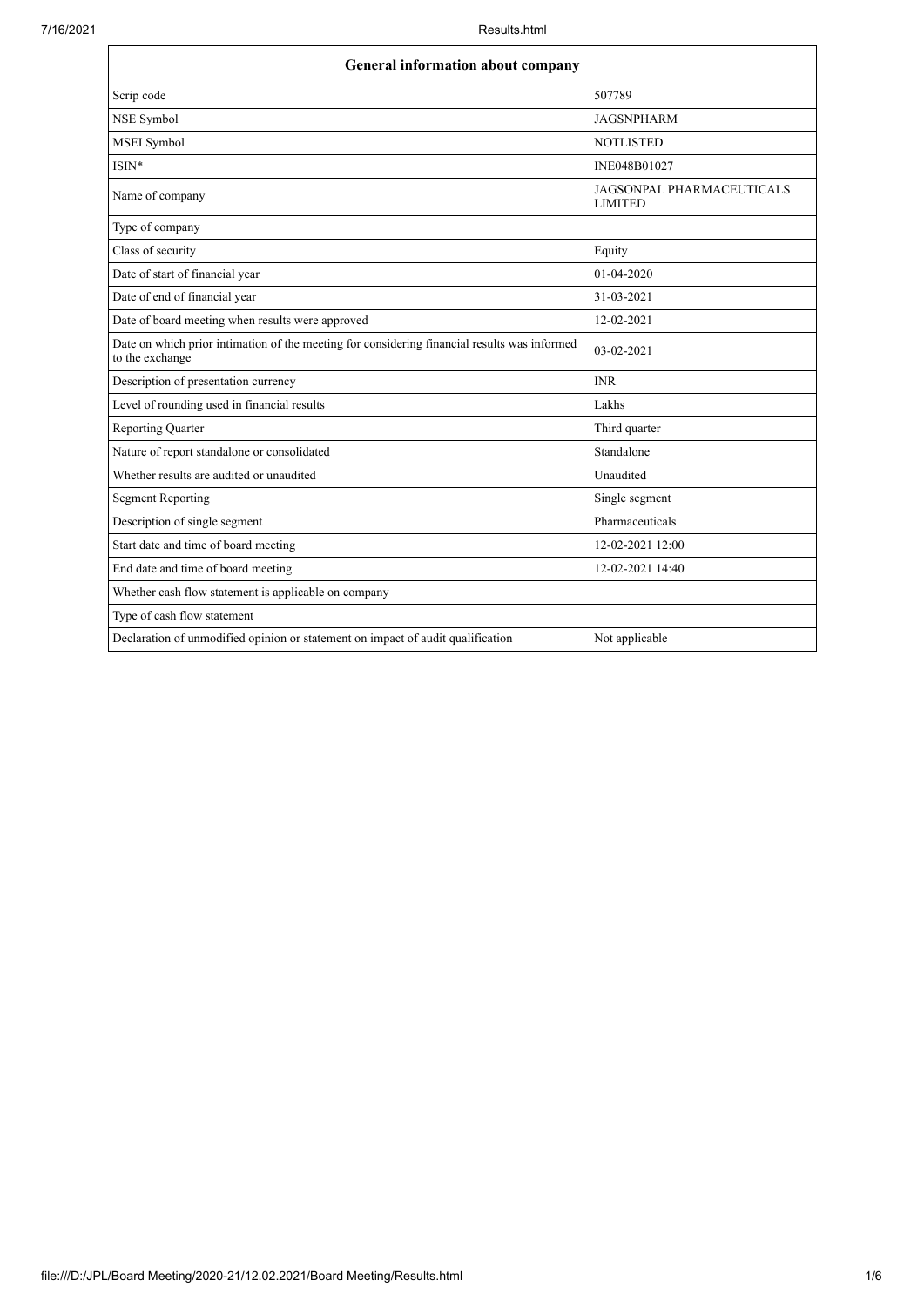|               |                                                                                                                                                                                               | <b>Financial Results - Ind-AS</b>        |                                                               |  |
|---------------|-----------------------------------------------------------------------------------------------------------------------------------------------------------------------------------------------|------------------------------------------|---------------------------------------------------------------|--|
|               | <b>Particulars</b>                                                                                                                                                                            | 3 months/ 6 months ended<br>(dd-mm-yyyy) | Year to date figures for current period<br>ended (dd-mm-yyyy) |  |
| А             | Date of start of reporting period                                                                                                                                                             | $01 - 10 - 2020$                         | 01-04-2020                                                    |  |
| B             | Date of end of reporting period                                                                                                                                                               | 31-12-2020                               | 31-12-2020                                                    |  |
| $\mathcal{C}$ | Whether results are audited or unaudited                                                                                                                                                      | Unaudited                                | Unaudited                                                     |  |
| D             | Nature of report standalone or consolidated                                                                                                                                                   | Standalone                               | Standalone                                                    |  |
| Part<br>I     | Blue color marked fields are non-mandatory. For Consolidated Results, if the company has no figures for 3 months / 6<br>months ended, in such case zero shall be inserted in the said column. |                                          |                                                               |  |
| $\mathbf{1}$  | <b>Income</b>                                                                                                                                                                                 |                                          |                                                               |  |
|               | Revenue from operations                                                                                                                                                                       | 5710.43                                  | 14510.91                                                      |  |
|               | Other income                                                                                                                                                                                  | 53.48                                    | 173.28                                                        |  |
|               | <b>Total income</b>                                                                                                                                                                           | 5763.91                                  | 14684.19                                                      |  |
| $\mathbf{2}$  | <b>Expenses</b>                                                                                                                                                                               |                                          |                                                               |  |
| (a)           | Cost of materials consumed                                                                                                                                                                    | 1172.94                                  | 2703.75                                                       |  |
| (b)           | Purchases of stock-in-trade                                                                                                                                                                   | 1403.74                                  | 2571.83                                                       |  |
| (c)           | Changes in inventories of finished goods, work-in-<br>progress and stock-in-trade                                                                                                             | $-47.9$                                  | 1297.27                                                       |  |
| (d)           | Employee benefit expense                                                                                                                                                                      | 1533.2                                   | 4280.98                                                       |  |
| (e)           | Finance costs                                                                                                                                                                                 | 13.56                                    | 38.34                                                         |  |
| (f)           | Depreciation, depletion and amortisation expense                                                                                                                                              | 27.43                                    | 82.34                                                         |  |
| (f)           | <b>Other Expenses</b>                                                                                                                                                                         |                                          |                                                               |  |
| 1             | Other Expenses                                                                                                                                                                                | 1000.18                                  | 2260.76                                                       |  |
| 10            |                                                                                                                                                                                               |                                          |                                                               |  |
|               | <b>Total other expenses</b>                                                                                                                                                                   | 1000.18                                  | 2260.76                                                       |  |
|               | <b>Total expenses</b>                                                                                                                                                                         | 5103.15                                  | 13235.27                                                      |  |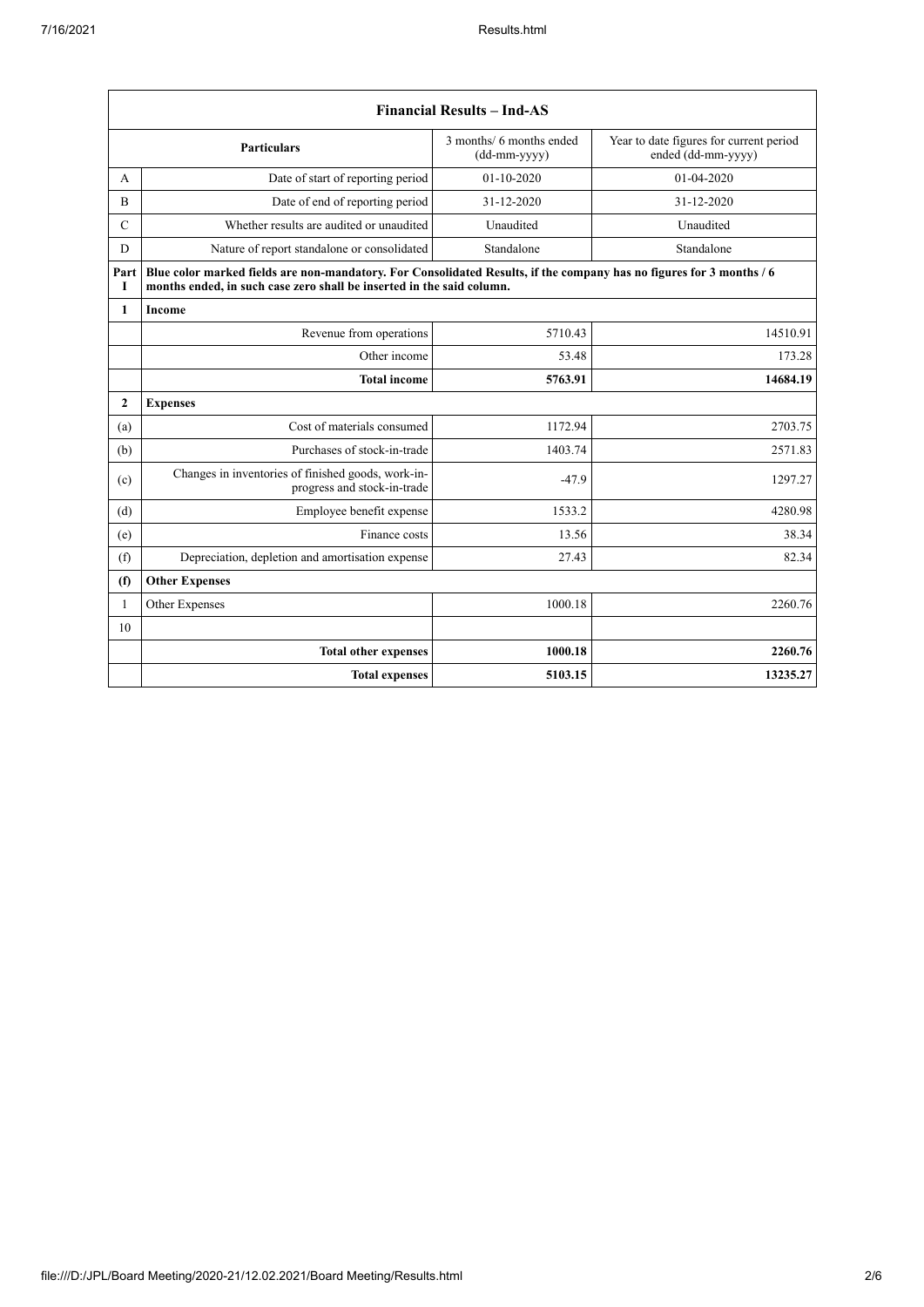| <b>Financial Results - Ind-AS</b> |                                                                                                                                                                                               |                                          |                                                               |
|-----------------------------------|-----------------------------------------------------------------------------------------------------------------------------------------------------------------------------------------------|------------------------------------------|---------------------------------------------------------------|
|                                   | <b>Particulars</b>                                                                                                                                                                            | 3 months/ 6 months<br>ended (dd-mm-yyyy) | Year to date figures for current<br>period ended (dd-mm-yyyy) |
| A                                 | Date of start of reporting period                                                                                                                                                             | $01 - 10 - 2020$                         | 01-04-2020                                                    |
| $\overline{B}$                    | Date of end of reporting period                                                                                                                                                               | 31-12-2020                               | 31-12-2020                                                    |
| $\mathcal{C}$                     | Whether results are audited or unaudited                                                                                                                                                      | Unaudited                                | Unaudited                                                     |
| D                                 | Nature of report standalone or consolidated                                                                                                                                                   | Standalone                               | Standalone                                                    |
| Part<br>1                         | Blue color marked fields are non-mandatory. For Consolidated Results, if the company has no figures for 3 months / 6<br>months ended, in such case zero shall be inserted in the said column. |                                          |                                                               |
| 3                                 | Total profit before exceptional items and tax                                                                                                                                                 | 660.76                                   | 1448.92                                                       |
| 4                                 | Exceptional items                                                                                                                                                                             | $\mathbf{0}$                             | $\mathbf{0}$                                                  |
| 5                                 | Total profit before tax                                                                                                                                                                       | 660.76                                   | 1448.92                                                       |
| 7                                 | <b>Tax expense</b>                                                                                                                                                                            |                                          |                                                               |
| 8                                 | Current tax                                                                                                                                                                                   | $\theta$                                 | $\mathbf{0}$                                                  |
| 9                                 | Deferred tax                                                                                                                                                                                  | 117.73                                   | 252.98                                                        |
| 10                                | <b>Total tax expenses</b>                                                                                                                                                                     | 117.73                                   | 252.98                                                        |
| 11                                | Net movement in regulatory deferral account balances related to<br>profit or loss and the related deferred tax movement                                                                       | $\mathbf{0}$                             | $\mathbf{0}$                                                  |
| 14                                | Net Profit Loss for the period from continuing operations                                                                                                                                     | 543.03                                   | 1195.94                                                       |
| 15                                | Profit (loss) from discontinued operations before tax                                                                                                                                         | $\theta$                                 | $\mathbf{0}$                                                  |
| 16                                | Tax expense of discontinued operations                                                                                                                                                        | $\theta$                                 | $\boldsymbol{0}$                                              |
| 17                                | Net profit (loss) from discontinued operation after tax                                                                                                                                       | $\theta$                                 | $\theta$                                                      |
| 19                                | Share of profit (loss) of associates and joint ventures accounted for<br>using equity method                                                                                                  | $\mathbf{0}$                             | $\mathbf{0}$                                                  |
| 21                                | Total profit (loss) for period                                                                                                                                                                | 543.03                                   | 1195.94                                                       |
| 22                                | Other comprehensive income net of taxes                                                                                                                                                       | $\mathbf{0}$                             | $\overline{0}$                                                |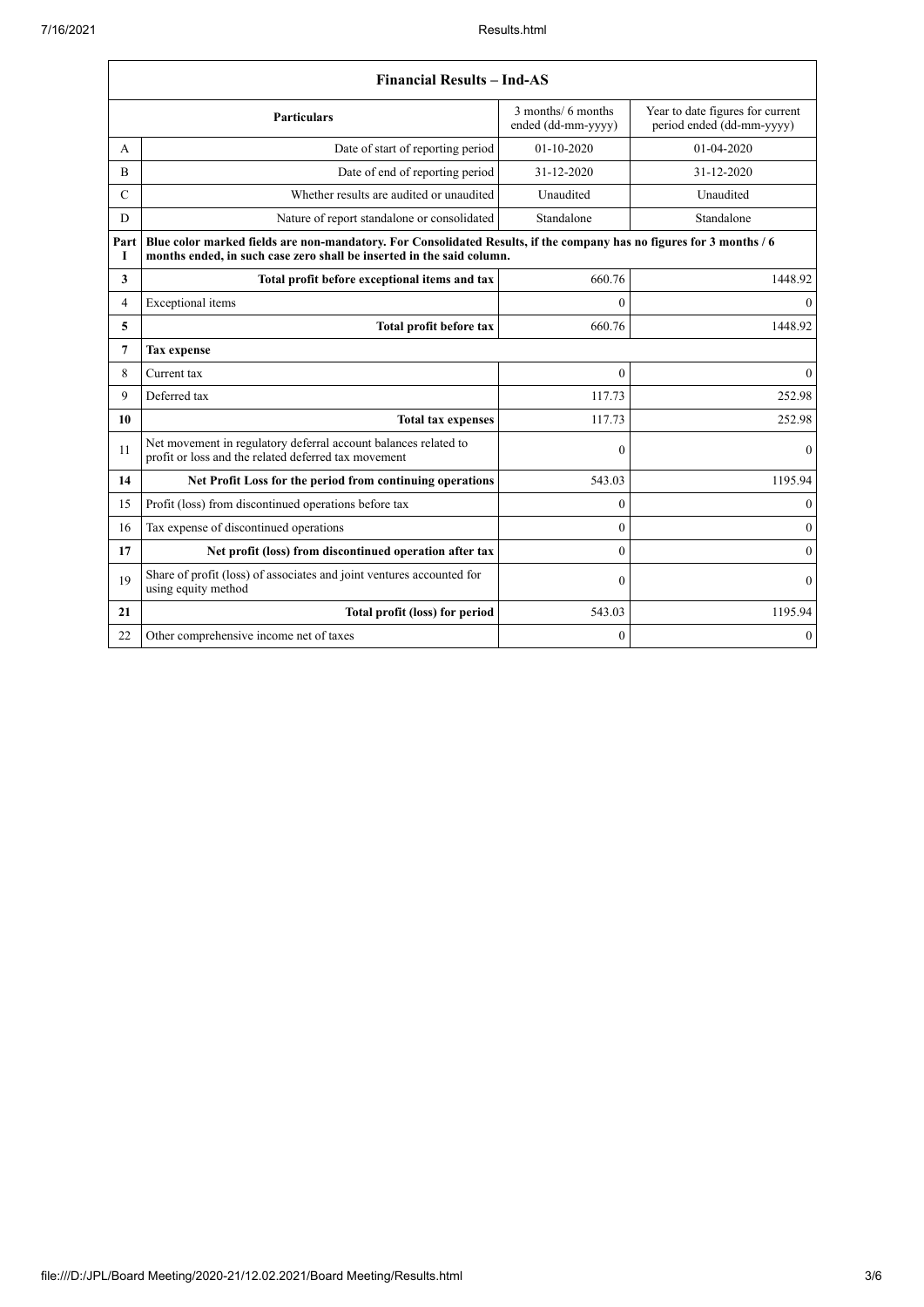|              | <b>Financial Results - Ind-AS</b>                                                                                                                                                             |                                          |                                                               |  |
|--------------|-----------------------------------------------------------------------------------------------------------------------------------------------------------------------------------------------|------------------------------------------|---------------------------------------------------------------|--|
|              | <b>Particulars</b>                                                                                                                                                                            | 3 months/ 6 months ended<br>(dd-mm-yyyy) | Year to date figures for current period<br>ended (dd-mm-yyyy) |  |
| А            | Date of start of reporting period                                                                                                                                                             | $01-10-2020$                             | 01-04-2020                                                    |  |
| B            | Date of end of reporting period                                                                                                                                                               | 31-12-2020                               | 31-12-2020                                                    |  |
| $\mathsf{C}$ | Whether results are audited or unaudited                                                                                                                                                      | Unaudited                                | Unaudited                                                     |  |
| D            | Nature of report standalone or consolidated                                                                                                                                                   | Standalone                               | Standalone                                                    |  |
| Part<br>1    | Blue color marked fields are non-mandatory. For Consolidated Results, if the company has no figures for 3 months / 6<br>months ended, in such case zero shall be inserted in the said column. |                                          |                                                               |  |
| 23           | <b>Total Comprehensive Income for the period</b>                                                                                                                                              | 543.03                                   | 1195.94                                                       |  |
| 24           | Total profit or loss, attributable to                                                                                                                                                         |                                          |                                                               |  |
|              | Profit or loss, attributable to owners of parent                                                                                                                                              |                                          |                                                               |  |
|              | Total profit or loss, attributable to non-controlling interests                                                                                                                               |                                          |                                                               |  |
| 25           | Total Comprehensive income for the period attributable to                                                                                                                                     |                                          |                                                               |  |
|              | Comprehensive income for the period attributable to owners of<br>parent                                                                                                                       | $\mathbf{0}$                             | 0                                                             |  |
|              | Total comprehensive income for the period attributable to<br>owners of parent non-controlling interests                                                                                       | $\theta$                                 | $\overline{0}$                                                |  |
| 26           | Details of equity share capital                                                                                                                                                               |                                          |                                                               |  |
|              | Paid-up equity share capital                                                                                                                                                                  | 1309                                     | 1309                                                          |  |
|              | Face value of equity share capital                                                                                                                                                            | 5                                        | 5                                                             |  |
| 27           | <b>Details of debt securities</b>                                                                                                                                                             |                                          |                                                               |  |
| 28           | Reserves excluding revaluation reserve                                                                                                                                                        |                                          |                                                               |  |
| 29           | <b>Earnings per share</b>                                                                                                                                                                     |                                          |                                                               |  |
| $\mathbf{i}$ | Earnings per equity share for continuing operations                                                                                                                                           |                                          |                                                               |  |
|              | Basic earnings (loss) per share from continuing operations                                                                                                                                    | 2.07                                     | 4.57                                                          |  |
|              | Diluted earnings (loss) per share from continuing operations                                                                                                                                  | 2.07                                     | 4.57                                                          |  |
| ii           | Earnings per equity share for discontinued operations                                                                                                                                         |                                          |                                                               |  |
|              | Basic earnings (loss) per share from discontinued operations                                                                                                                                  | $\boldsymbol{0}$                         | $\boldsymbol{0}$                                              |  |
|              | Diluted earnings (loss) per share from discontinued operations                                                                                                                                | $\theta$                                 | $\boldsymbol{0}$                                              |  |
| ii           | Earnings per equity share                                                                                                                                                                     |                                          |                                                               |  |
|              | Basic earnings (loss) per share from continuing and<br>discontinued operations                                                                                                                | 2.07                                     | 4.57                                                          |  |
|              | Diluted earnings (loss) per share from continuing and<br>discontinued operations                                                                                                              | 2.07                                     | 4.57                                                          |  |
| 30           | Debt equity ratio                                                                                                                                                                             |                                          |                                                               |  |
| 31           | Debt service coverage ratio                                                                                                                                                                   |                                          |                                                               |  |
| 32           | Interest service coverage ratio                                                                                                                                                               |                                          |                                                               |  |
| 33           | Disclosure of notes on financial results                                                                                                                                                      |                                          |                                                               |  |
|              |                                                                                                                                                                                               |                                          |                                                               |  |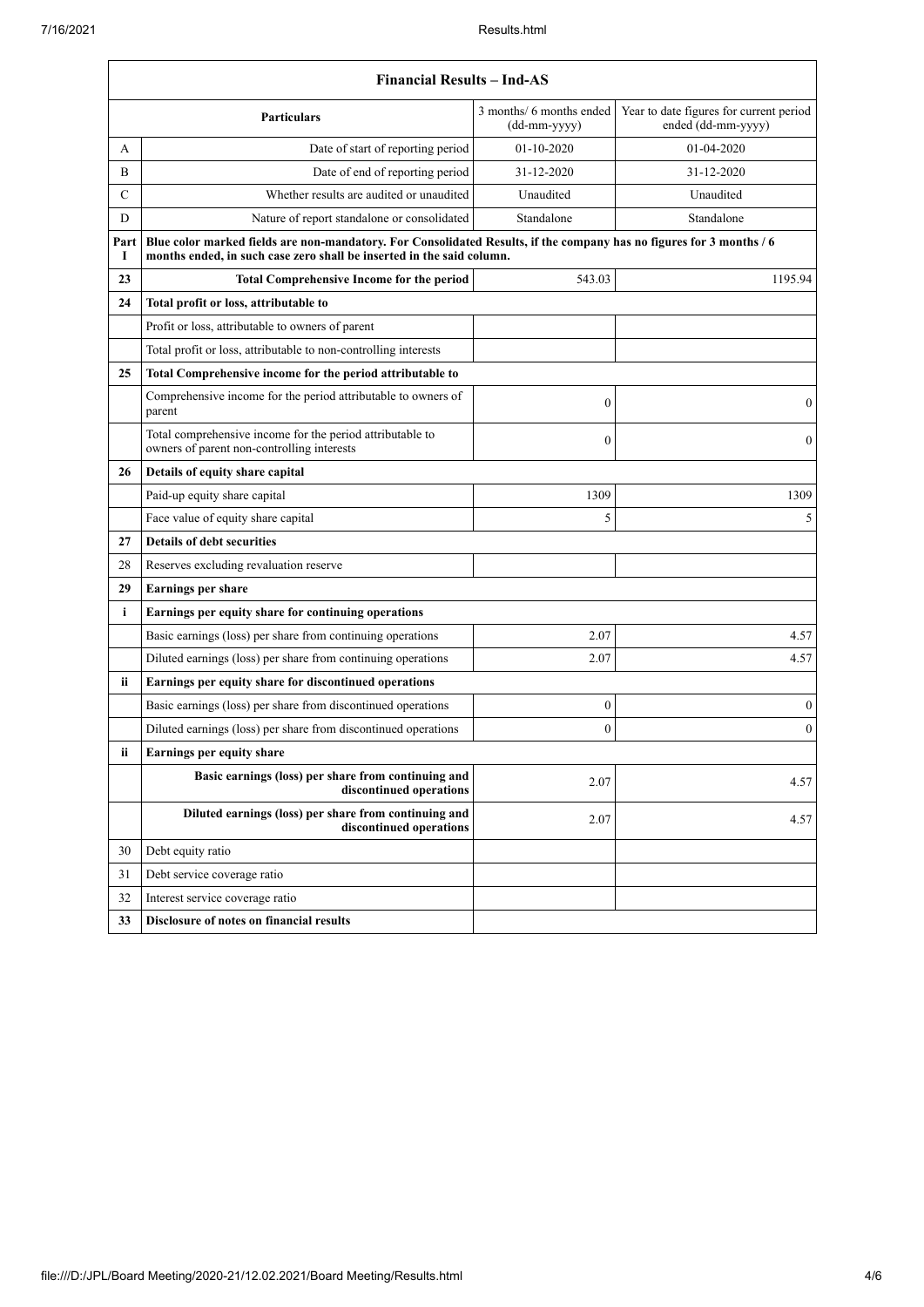$\overline{1}$ 

| Format for Reporting Segmenet wise Revenue, Results and Capital Employed along with the company results |                                                                        |                                          |                                                                |  |
|---------------------------------------------------------------------------------------------------------|------------------------------------------------------------------------|------------------------------------------|----------------------------------------------------------------|--|
| <b>Particulars</b>                                                                                      |                                                                        | 3 months/ 6 month ended (dd-<br>mm-yyyy) | Year to date figures for current period ended (dd-<br>mm-yyyy) |  |
| Date of start of reporting period                                                                       |                                                                        | $01 - 10 - 2020$                         | 01-04-2020                                                     |  |
| Date of end of reporting period                                                                         |                                                                        | 31-12-2020                               | 31-12-2020                                                     |  |
| Whether accounts are audited or unaudited                                                               |                                                                        | Unaudited                                | Unaudited                                                      |  |
|                                                                                                         | Nature of report standalone or consolidated                            | Standalone                               | Standalone                                                     |  |
|                                                                                                         | <b>Segment Revenue (Income)</b>                                        |                                          |                                                                |  |
|                                                                                                         | (net sale/income from each segment should be disclosed)                |                                          |                                                                |  |
|                                                                                                         | <b>Total Segment Revenue</b>                                           |                                          |                                                                |  |
|                                                                                                         | Less: Inter segment revenue                                            |                                          |                                                                |  |
|                                                                                                         | <b>Revenue from operations</b>                                         |                                          |                                                                |  |
| $\overline{c}$                                                                                          | <b>Segment Result</b>                                                  |                                          |                                                                |  |
|                                                                                                         | Profit $(+)$ / Loss $(-)$ before tax and interest from each segment    |                                          |                                                                |  |
|                                                                                                         | <b>Total Profit before tax</b>                                         |                                          |                                                                |  |
|                                                                                                         | <i>i.</i> Finance cost                                                 |                                          |                                                                |  |
|                                                                                                         | ii. Other Unallocable Expenditure net off<br><b>Unallocable income</b> |                                          |                                                                |  |
|                                                                                                         | <b>Profit before tax</b>                                               |                                          |                                                                |  |
| 3                                                                                                       | (Segment Asset - Segment Liabilities)                                  |                                          |                                                                |  |
|                                                                                                         | <b>Segment Asset</b>                                                   |                                          |                                                                |  |
|                                                                                                         | <b>Total Segment Asset</b>                                             |                                          |                                                                |  |
|                                                                                                         | <b>Un-allocable Assets</b>                                             |                                          |                                                                |  |
|                                                                                                         | <b>Net Segment Asset</b>                                               |                                          |                                                                |  |
| $\overline{\mathbf{4}}$                                                                                 | <b>Segment Liabilities</b>                                             |                                          |                                                                |  |
|                                                                                                         | <b>Segment Liabilities</b>                                             |                                          |                                                                |  |
|                                                                                                         | <b>Total Segment Liabilities</b>                                       |                                          |                                                                |  |
|                                                                                                         | <b>Un-allocable Liabilities</b>                                        |                                          |                                                                |  |
|                                                                                                         | <b>Net Segment Liabilities</b>                                         |                                          |                                                                |  |
|                                                                                                         | Disclosure of notes on segments                                        |                                          |                                                                |  |